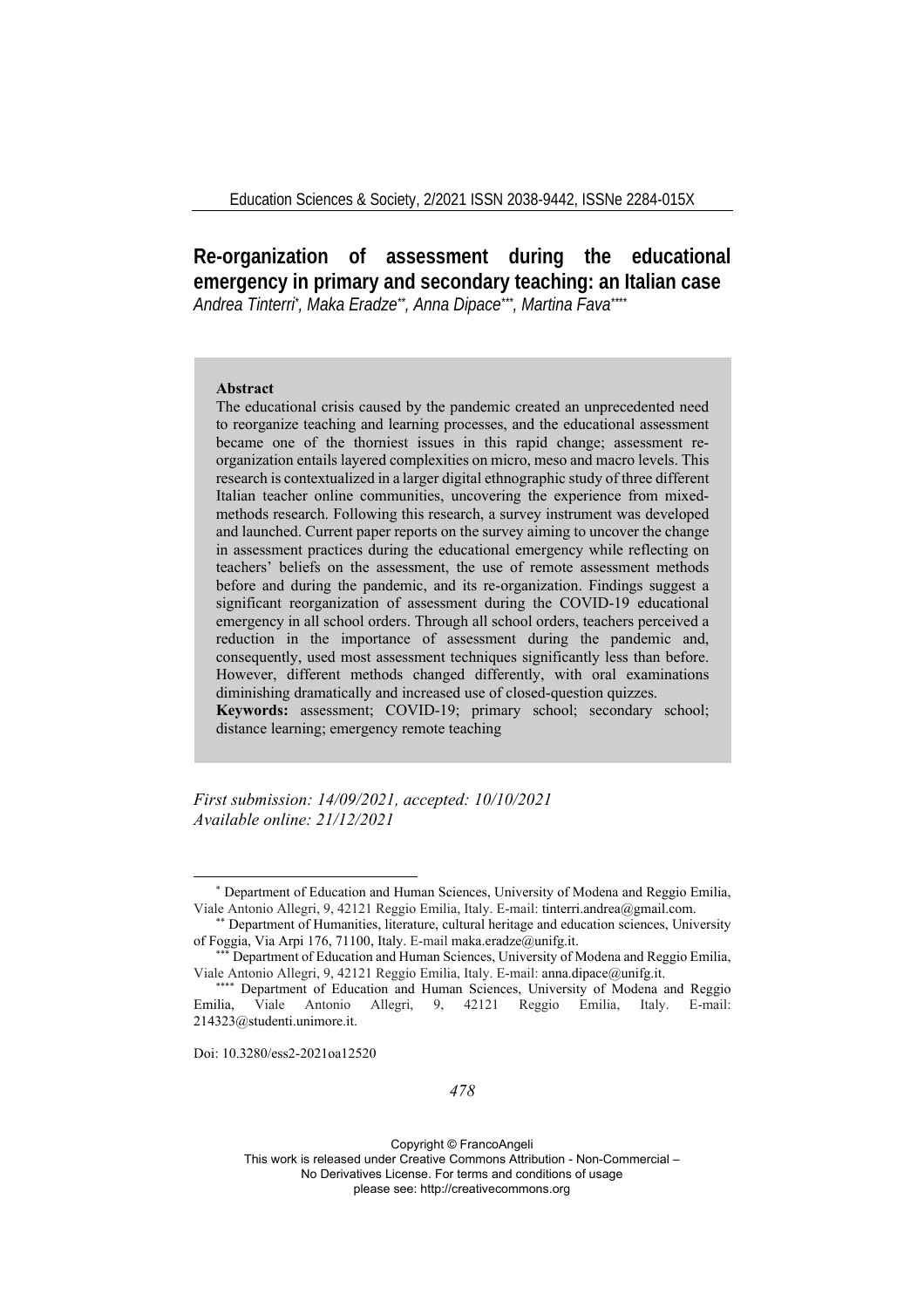## **1. Introduction**

The COVID-19 pandemic has changed the educational landscape in the short, mid and long term. The problem of the access to education has caused what we call an educational emergency (Eradze *et al.*, 2021) which has become the first challenge, needing an immediate response. Such a response was the introduction of large-scale distance learning, or better, its temporary form - Emergency Remote Teaching (Hodges *et al.*, 2020). While the experiences have been very challenging for the teachers, as well as for learners causing problems such as so-called "zoom fatigue", sudden workload increase and stress, it has also introduced some opportunities, that have yet to be analysed and reflected on.

The challenge that the educational institutions have faced in the pandemic, was of an organisational nature – they had to respond to the challenge and quickly re-organize teaching and learning processes; one of the most challenging topics in the transition process has been the assessment. As some of the assessment practices, such as *assessment for learning* (Wiliam, 2011) and *assessment of learning* (Harlen, 2007) are often related to the assessment of the achieved outcomes and aligned with state curriculum, and in the disrupted context of the COVID-19 emergency, this factored in the difficulty of the assessment re-organization management. Furthermore, while other types of learning activities are more flexible to re-organisation, in the assessment processes, there are several issues that must be considered when reorganising: such as academic integrity and trust (Gamage *et al.*, 2020) further complicated by use of technology-enhanced assessment – its tools and practices existed before the pandemic, but they have been adopted very quickly, without much planning ahead.

To understand the impact of this transition from different perspectives, some researchers have documented these experiences all over the world *(Bozkurt et al.*, 2020) capturing experiences with ERT (Albó *et al.*, 2020). Many have investigated questions such as teachers' attitudes (Giovannella *et al.*, 2021), change in motivation and digital skills in the context of the forced transition (Beardsley *et al*., 2021), while also tried to identify potential teacher professional development opportunities in them (Albó *et al*., 2020; Luik & Lepp, 2020). It is worth noting that the pandemic self-initiated professional learning networks through social media have been successfully used to support the teachers in the transition to ERT in different countries (i.e.,(Beardsley *et al.*, 2021; Eradze *et al*., 2021; Johnson, 2020; Johnson *et al*., 2022; Luik & Lepp, 2020). In the context of the current educational emergency, "teacher advice seeking on Twitter seemed to shift from serving immediate instructional needs

*479*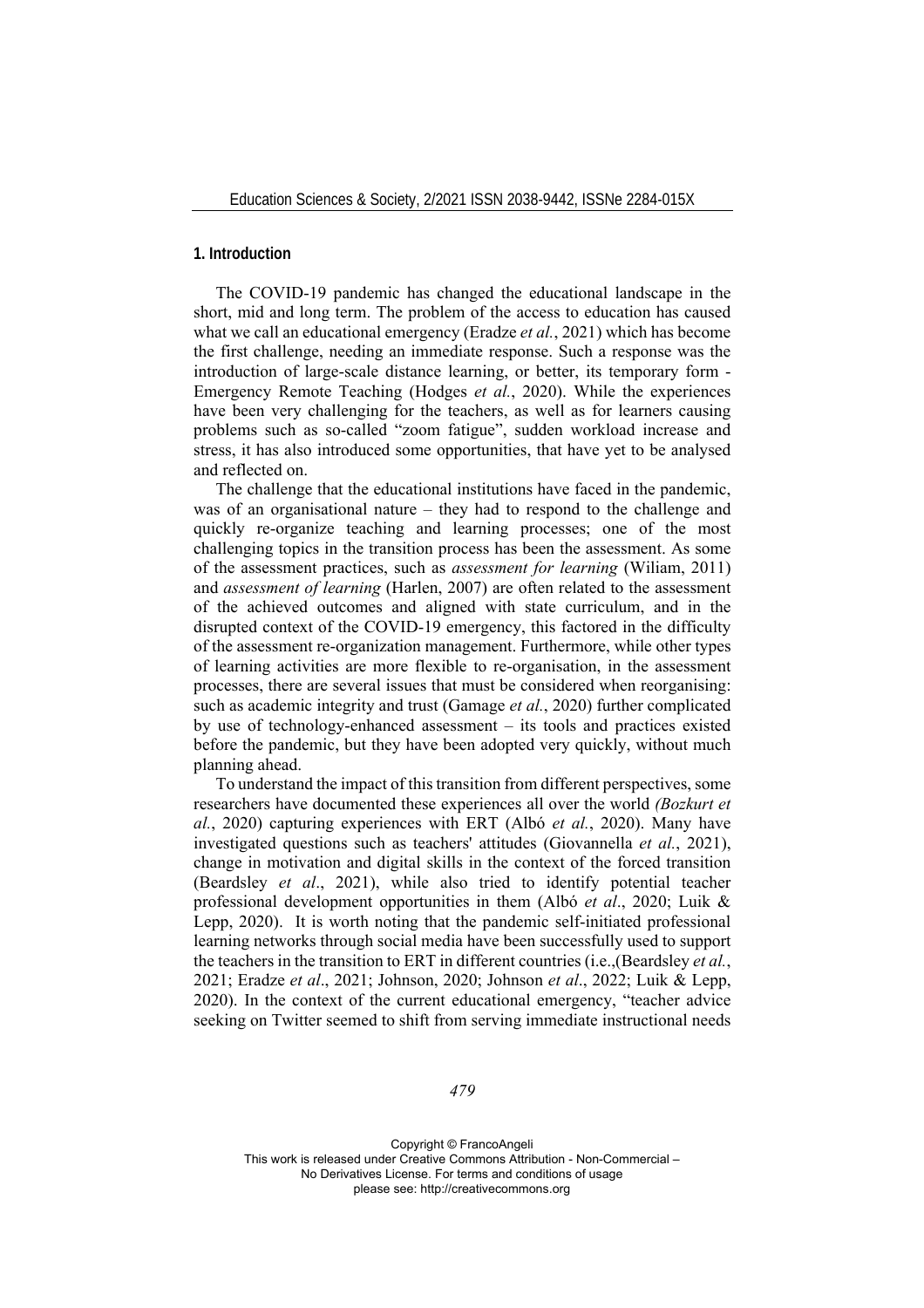to focussing on professional development and the creation of their own digital content" (Beardsley *et al*., 2021).

Some authors have conceptualized the COVID-19 educational crisis in three phases: disruption, transition and re-imagining, seeing opportunities of reorganization in the current emergency (Fullan *et al*., 2020). We consider the COVID-19 related disruptions and educational re-organisation processes worth exploring, especially in the light of the use of technologies (Eradze *et al*., 2021; Rapanta et al., 2021), we have examined the issue of assessment from the Italian perspective, starting from the ethnographic study of Italian teacher online communities (Eradze *et al.*, 2021), which revealed significant assessment *reorganization uncertainties* and related *re-organization opportunities* emerging in the teacher peer-learning communities. As a result, we have created a survey to explore possible changes in the assessment practices in the context of the COVID-19 disruptions and shed light on some of the issues such as teachers' beliefs about the importance of assessment before and after the pandemic, the use of remote assessment before the pandemic, and assessment reorganization following the pandemic. This article reports on the results of the survey.

## **2. Context and the background**

The evaluation act at school is an integral part of pedagogical planning. It accompanies and regulates the pedagogic action and supports the learning processes of the student. The initial or diagnostic evaluation, carried out at the beginning of a new teaching-learning process, serves to verify the starting level of the students, ascertaining the possession of the prerequisites and possibly preparing individualized reinforcement and remediation activities. The formative or intermediate assessment, understood as assessment for learning, is the one that takes place during the entire teaching-learning process. The goal is the improvement of the pedagogic action through a comparison between the perception that one has of a knowledge or competence and their effective verification; it can be carried out both by the teacher and by the student himself as a self-assessment process (Guasti, 2013).The final or summative assessment, considered assessment of learning, is carried out at the end of a teachinglearning process and serves to provide a conclusive balance, concerning both the results and progress of the student and the effectiveness of the didactic action (Guasti, 2013).

Evaluation has always represented a crucial and delicate moment in the life of the teacher, the student and the families; this moment has been made even more problematic by the situation by Covid-19 educational emergency.

## *480*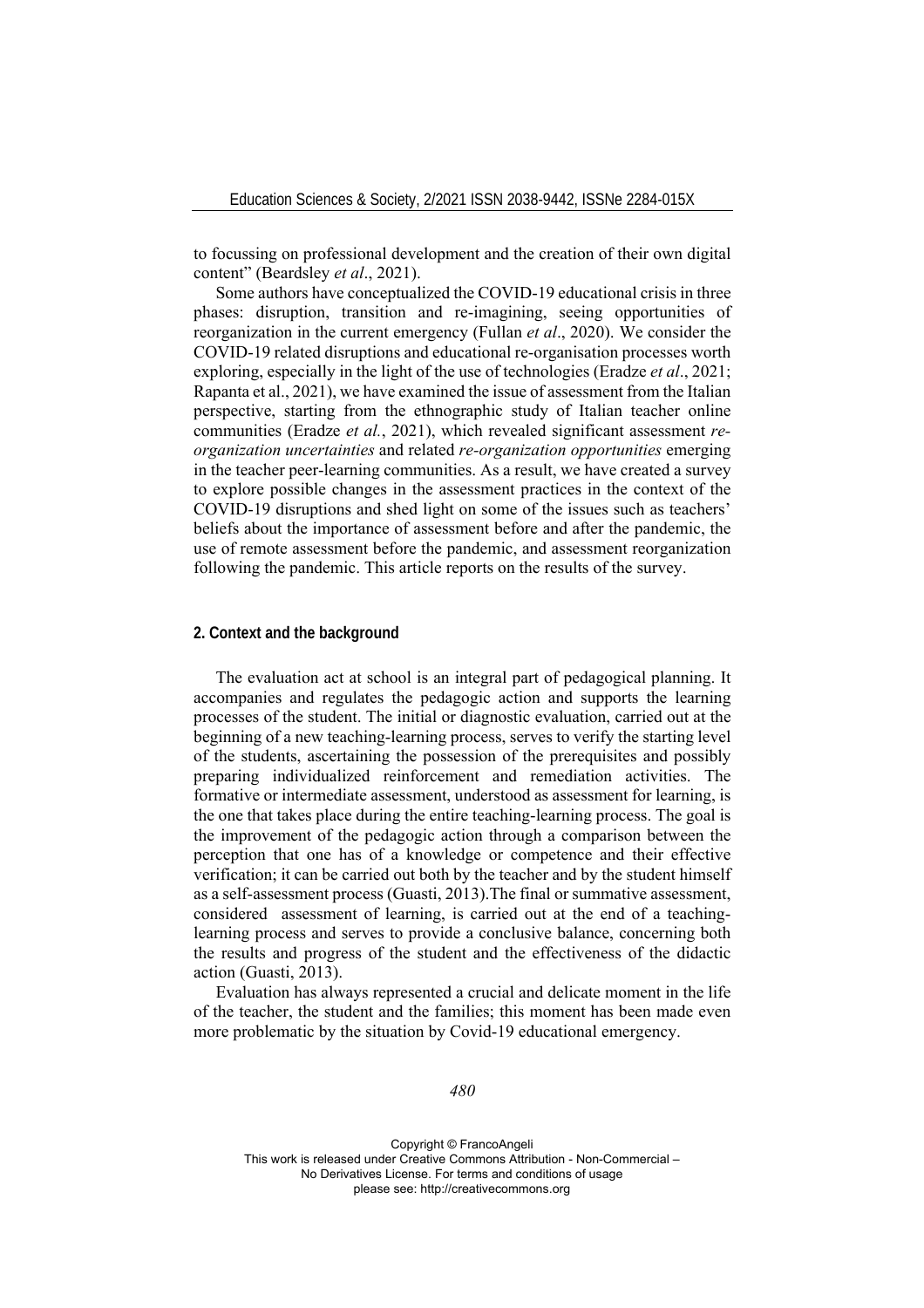On February 11, 2020, the World Health Organization (WHO) announced the Covid-19 disease (Corona Virus Disease). Italy was the first European country to sanction the national lockdown and in the Italian territory schools were closed from 5 March 2020 until the end of the school year; this decision involved the replacement of face-to-face teaching with distance learning. The term "distance learning" is detected in the institutional documentation since the decree of the President of the Council of Ministers of 25 February 2020, further implementing provisions of the decree-law 23 February 2020, n. 6, containing urgent measures on the containment and management of the epidemiological emergency from Covid-19.

The suspension of all face-to-face teaching activities was ordered with the Prime Ministerial Decree of 4 March 2020, whose art. 1, paragraph 1 letter d) reiterated the suspension until 15 March 2020 of educational services for children and educational activities in schools of all levels, and letter g), imposed on school leaders to activate distance learning for the entire period of suspension of teaching activity in schools, also taking into account the specific needs of students with disabilities (Official Gazette, 2020). On March 6, 2020, the Ministry of Education, with Note 278 that recalled the DL of February 23, 2020, specified the need to promote distance learning as an emergency not only in the "red zones" in Northern Italy where schools are closed, but throughout the national territory and reported the MIUR website dedicated to distance learning (https://www.istruzione.it/coronavirus/didattica-a-distanza.html) and the creation of a task force to support school requests (Ministry of Education, 2020a).

The mandatory nature of distance learning was also confirmed by the Prime Ministerial Decree of 8 March 2020 and prime ministerial decree of 9 March 2020 and was then reiterated by Legislative Decree no. 19 of 25 March 2020 (converted into Law no. 35 of 22 May 2020), which resumed the provisions of Legislative Decree no. 6/2020, or the right to order new extensions to the suspension of face-to-face teaching activities, based on art. 1, letter p), with the possibility of carrying them out in remote mode for all schools of all levels (Official Gazette, 2020).

With the note prot. 388 of 17 March 2020, the MIUR provided the first indications on the operating methods for distance learning, which must:

- Provide for an interaction between teachers and students, in synchronous and asynchronous mode, and not be limited to the assignment of tasks or only to the transmission of materials without there being a preparation by the teachers and a return by the students.
- Seek a balance between teaching activities and moments of pause, in relation to the age of the students, redesigning traditional teaching in distance learning.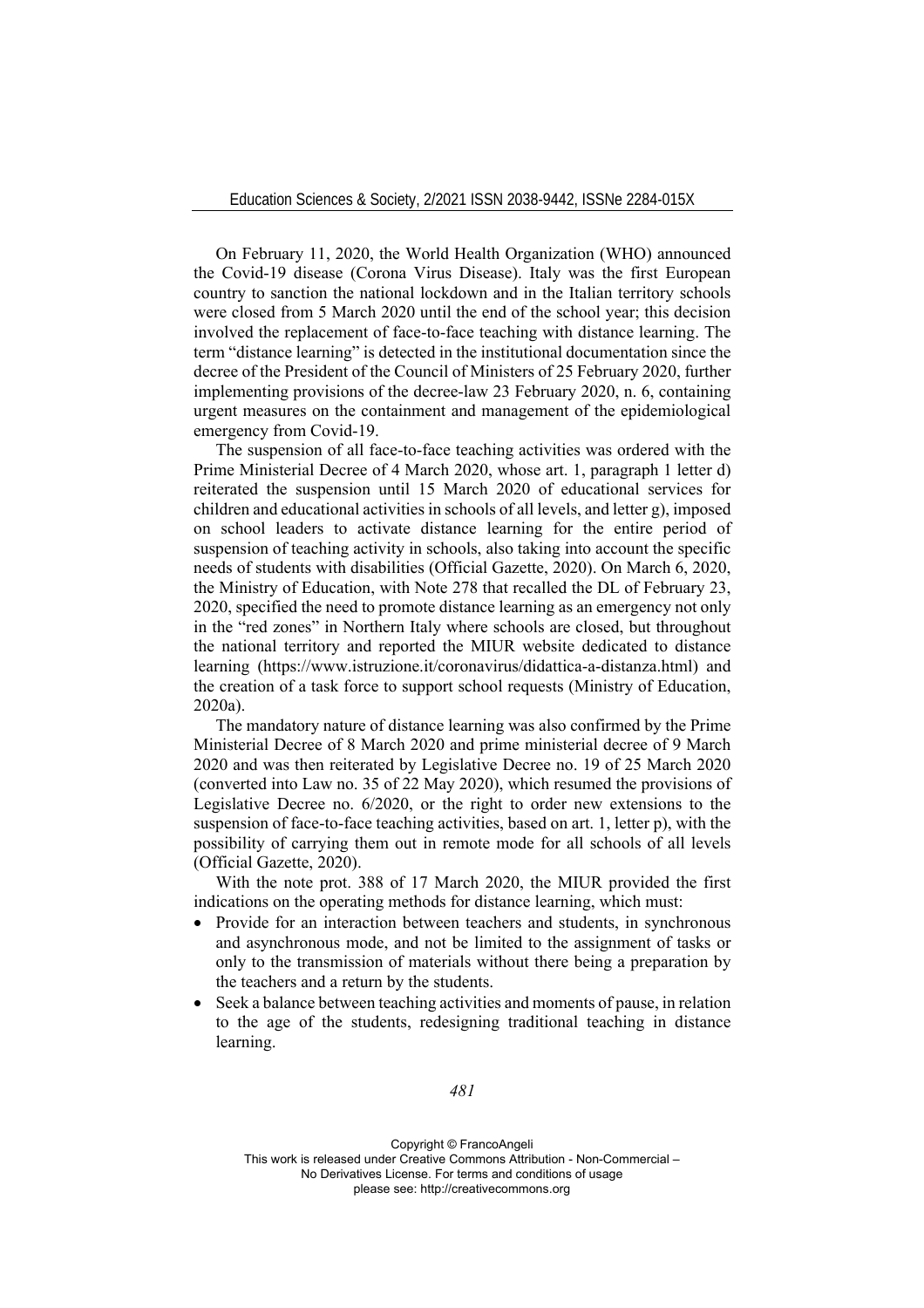- Promote student autonomy to minimize the support of their families.
- Continue the process of inclusion of pupils with disabilities.
- Respect the personalized didactic plan of the students with DSA or BES, who are generally favored in the use of technologies because they already use electronic instrumentation.
- Encourage interrelationship, collaboration between teachers, to support the work of less experienced teachers.

The subsequent Prime Ministerial Decree of 26 April 2020 (Official Gazette, 2020), recalling legislative decree no. 6 of 23 February 2020, further extended the suspension of face-to-face teaching activities for schools of all levels (article 1, paragraph k), reiterating once again that school leaders must activate teaching activities in distance mode, even for students with disabilities, who have specific needs (art. 1, paragraph m).

As far as evaluation is concerned, the process must consider the situation in which it operates, the organizational difficulties, the situation of families, the needs of students to be supported in a time of uncertainty and insecurity. Thus, evaluating at a distance is an even more difficult action than normal. The complexity of this issue increases, if we consider, that even though there is an established field of technology-enhanced assessment, the assessment methods have not been previously used in primary and secondary education as much. Especially, in Italian scenario. For this reason, also, the essential starting point of distance assessment is represented by the regulatory dimension. The most important pre-Covid-19 references were:

- Presidential degree n. 122 del  $22/06/2009$  (p. 2), which states that the object of the evaluation concerns the learning process, the behaviour and the overall academic performance of the pupils. In addition, the evaluation has a formative purpose and contributes to the processes of self-assessment of the students themselves, to the improvement of knowledge levels and to the educational success.
- Legislative Decree no. 62 of 13/04/2017 (p.71), which reaffirms the formative and educational purpose of the evaluation and identifies the training process as the main object of the evaluation act.
- Note no. 388 of 17/03/2020 (p.7), issued during the Covid-19 pandemic, states that «It is equally necessary that constant evaluation activities be carried out, according to the principles of timeliness and transparency which, pursuant to current legislation, but even more than common sense of teaching, must inform any evaluation activity [...]. If the student is not immediately informed that he has made a mistake, what he has done wrong and why he has done wrong, the evaluation turns into a sanctioning rite, which has nothing to do with teaching, whatever the form in which it is exercised. But evaluation always has a role of enhancement, of indication to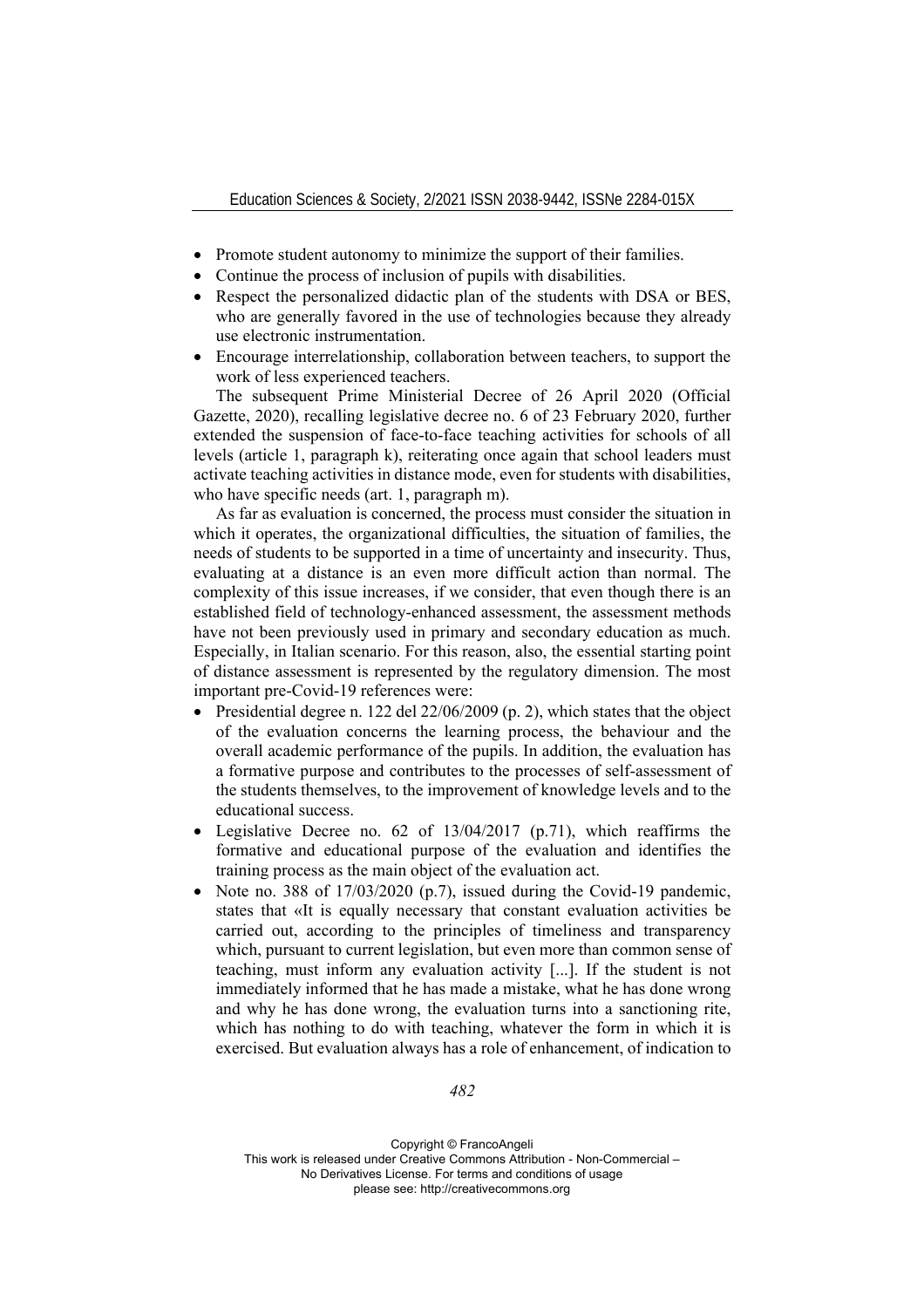proceed with insights, with recoveries, consolidations, research, with a view to personalization that empowers the students, even more so in a situation like this».

The pre-Covid-19 regulatory framework has therefore demonstrated its value also in distance learning situations, as the focus in ministerial documents is and has always been formative evaluation; a type of evaluation consistent also with the pedagogy mediated by technologies. This article focuses on investigating the assessment practices in Italy during the Covid-19 Educational emergency and what we can learn from this experience. The article uses survey research to answer its main research questions.

# **3. Research methodology and survey structure**

To understand the assessment practices and the potential changes in it, we have created a survey as a part of a large scale, multi-phase, mixed methods research (Eradze *et al*., 2021). This survey was developed following the phase 1 ethnographic study in teacher online communities (three Facebook groups) and points of interests. As already mentioned in the introduction, this study revealed that teacher peer communities have explored uncertainties and opportunities related to the re-organization of the assessment during the COVID-19 educational emergency.

The survey included a total of 39 items, including questions on demographic information, previous experience with digital tools, digital pedagogy competencies, as well as questions concerning participants' judgements and beliefs on help received by normative documents, schools, or online communities. The survey included further questions specifically concerning assessment. This set of items used the standard 1-5 Likert scale format. The online survey was launched for 3 weeks, from 23.12.20 to 15.01.21, and distributed directly in the three online communities, after asking a permission to place the survey in the groups.

A total of 4314 teachers answered the survey. 92,7% of all participants  $(n=3998)$  were women, 6% were men  $(n=36)$  and 0,5% did not specify  $(n=21)$ . 43.3% of respondents were between 35 and 50 years old, 44.9% between 50 and 64, whereas 10.5% were under 35 years old. Only 0.9% were 65 or older. Teachers' distribution by school order was as follows: 6,4% worked in kindergarten; 42.6% in primary school; 20.7% in lower secondary school; 20.7% in upper secondary school (Tab. 1). Since we focused on compulsory education, we excluded kindergarten teachers from the analysis; therefore, our sample consisted of 4036 unique entries.

*483*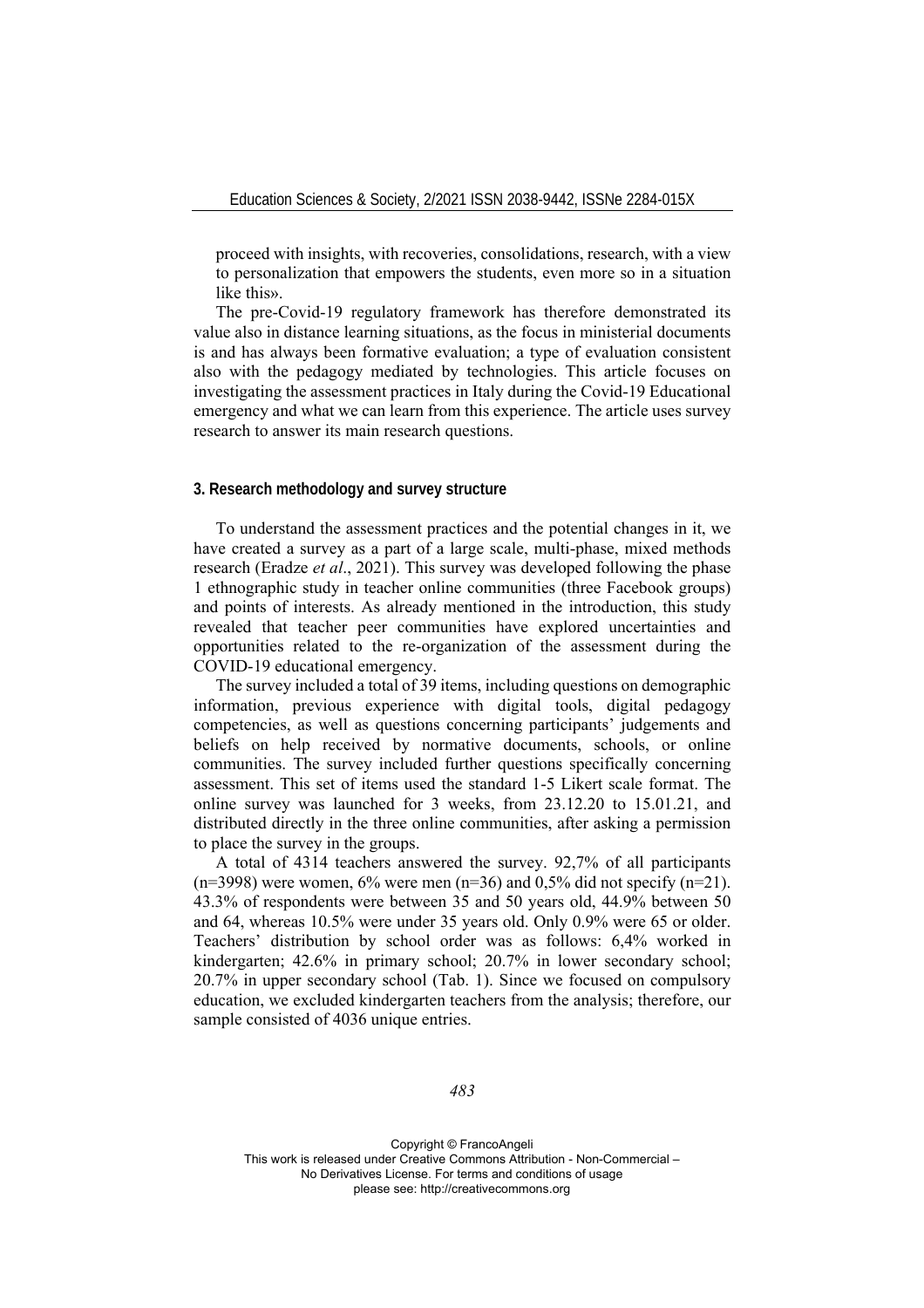*Tab. 1 - Distribution of survey respondents by school order. Absolute numbers (N) and relative percentage on the total of respondents (%) are shown*

| School                        |      | $\%$  |
|-------------------------------|------|-------|
| Kindergarten                  | 278  | 6.4%  |
| Primary School                | 1836 | 42.6% |
| Lower Secondary School        | 891  | 20.7% |
| <b>Upper Secondary School</b> | 1290 | 29.9% |
| Missing                       | 19   | 0.4%  |
| Total                         | 4314 | 100%  |

Statistical analysis was performed with SPSS27.0 software (IBM). Between-groups and pairwise comparisons were performed using parametric tests. All assumptions of equal variance were respected. Differences in nominal answer distribution were investigated using contingency tables with Pearson Chi-square test. Correlation analysis used parametric Pearson correlation (rho) test. All the results discussed, unless specified, were statistically significant at a 95% confidence interval (p<0.05). Mean values are presented  $\pm$  standard deviation.

# **4. Results**

*4.1 Teachers' beliefs about the importance of assessment before and after the pandemic* 

Two different items asked teachers to rate how much they consider assessment important when teaching in presence and how much they considered it important during the pandemic. In general. Teachers consider assessment when teaching in presence to be important, with a statistically significant difference between school orders (Tab. 2, One-way ANOVA, F=9.345, p<0.001). Upper secondary school teachers considered assessment more important, on average  $(M=3,97\pm0,889)$ , than lower secondary  $(M=3,89\pm0,907)$  and primary school teachers  $(M=3,82\pm0,982)$ . When asked to rate the importance of assessment during the pandemic, there was still a significant difference between groups (One-way ANOVA, F=116,688, p<0.001). Upper secondary school teachers still valued assessment more (M=3,43±1,015) than their colleagues in lower secondary school  $(M=3,12\pm1,049)$  and primary school  $(M=2,83\pm1,152)$ . All groups rated the importance of assessment significantly less during the pandemic (Tab. 2) compared to assessment in presence.

*484*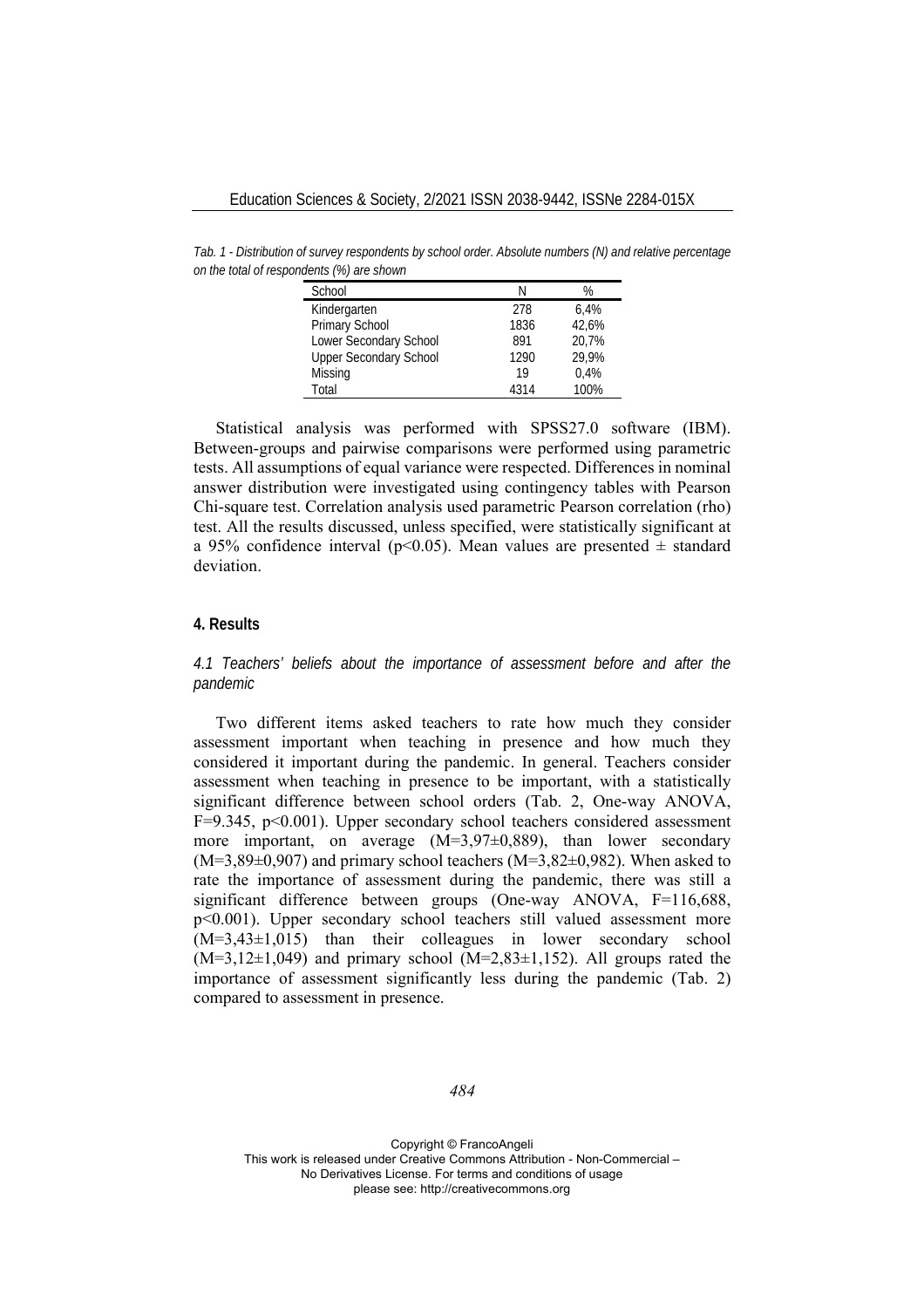| Importance of<br>assessment: | School order       | N    | Mean               | Std.<br>Dev. | Test (F)  | p-value       |
|------------------------------|--------------------|------|--------------------|--------------|-----------|---------------|
| In presence                  | Primary            | 1824 | 3,82               | 0,982        | 9,345     | ${<}0,001***$ |
|                              | Lower<br>Secondary | 881  | 3,89               | 0,907        |           |               |
|                              | Upper<br>Secondary | 1286 | 3,97               | 0,889        |           |               |
| During pandemic              | Primary            | 1819 | 2,83               | 1,152        | 116,688   | ${<}0,001**$  |
|                              | Lower<br>Secondary | 886  | 3,12               | 1,049        |           |               |
|                              | Upper<br>Secondary | 1276 | 3,43               | 1,015        |           |               |
|                              | School order       | N    | Mean<br>difference | Std.<br>Dev  | Test (t)  | p-value       |
| <b>Difference</b>            | Primary            | 1808 | $-0,989$           | 1,098        | $-38,316$ | $< 0,001**$   |
| before/during<br>pandemic    | Lower<br>Secondary | 876  | $-0.767$           | 0,980        | $-23,166$ | $< 0,001$ **  |
|                              | Upper<br>Secondary | 1273 | $-0,530$           | 0,950        | $-19,905$ | $<0,001**$    |

Education Sciences & Society, 2/2021 ISSN 2038-9442, ISSNe 2284-015X

#### *Tab. 2 - Teachers' beliefs about importance of assessment before and during the pandemic*

## *4.2 Use of assessment techniques before the pandemic*

We asked teachers to judge their use of seven assessment techniques before the pandemic using 1-5 Likert scales. Primary school teachers privileged, in order from most-used to less-used methods, individual oral examinations  $(M=3,14\pm1,269)$ , closed-ended questions  $(M=3,13\pm1,108)$ , problem solving  $(M=3,04\pm1,084)$ , group oral examinations  $(M=3,02\pm1,271)$ , open-ended questions (M=2,99±1,079), and, less prevalently, product-based  $(M=2,48\pm1,244)$  and semi-structured  $(M=2,38\pm1,156)$  tests. Lower secondary school teachers similarly favoured, in descending order, individual oral examinations (M=3,50 $\pm$ 1,195), open-ended questions (M=3,34 $\pm$ 1,049), closedended questions ( $M=3,31\pm1,070$ ), products ( $M=3,09\pm1,250$ ), problem solving  $(M=2,93\pm1,164)$ , semi-structured  $(M=2,91\pm1,242)$ , and group oral examinations (M=2,85±1,286). Upper secondary school teachers used, in descending order, individual oral examination  $(M=3,67\pm1,179)$ , followed by

*485*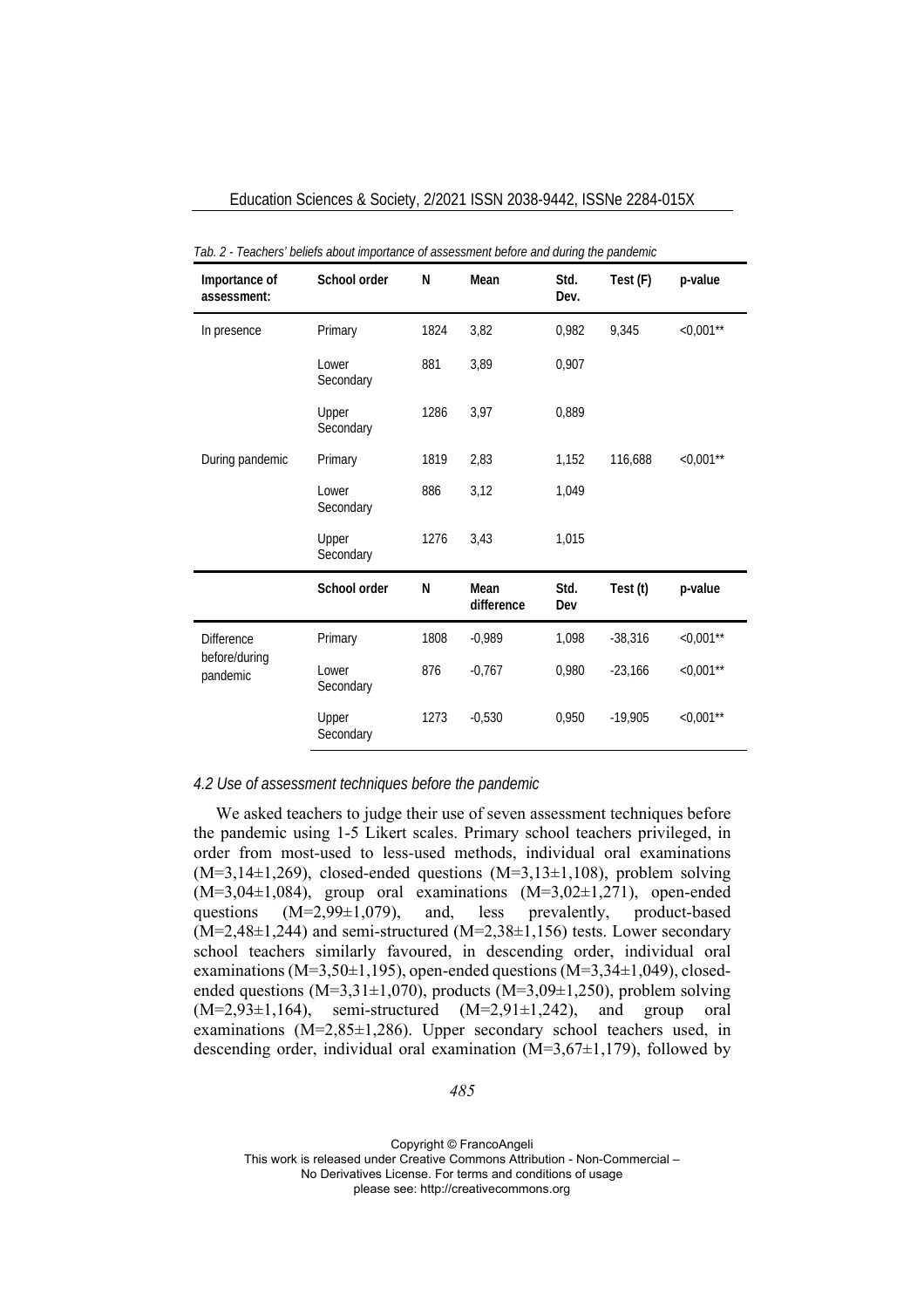open-ended questions (M=3,40±1,061), closed-ended questions  $(M=3,19\pm1,119)$ , products  $(M=3,03\pm1,239)$ , problem solving  $(M=3,02\pm1,194)$ , semi-structured tests (M=3,01±1,233), and, less prevalently, group oral examinations ( $M=2,66\pm1,301$ ).

When comparing pre-pandemic assessment habits of primary and secondary school teachers (Tab. 2), we found significant differences in the use of openended questions (One-way ANOVA, F=65,891, p<0.001), semi-structured tests (One-way ANOVA, F=101,060, p<0.001), closed-ended questions (One-way ANOVA, F=7,388, p=0.001), products (One-way ANOVA, F=88,645, p<0.001), individual oral examinations (One-way ANOVA, F=70,610, p<0.001), and group oral examinations (One-way ANOVA, F=26,808, p<0.001). In all but the latter case, average usage was higher for secondary school teachers (both upper and lower) than primary school teachers.

| Assessment<br>method | School order           | N    | Mean | Std.<br>Dev. | Test (F) | p-value       |
|----------------------|------------------------|------|------|--------------|----------|---------------|
| Problem Solving      | Primary                | 1528 | 3,04 | 1,084        | 2,527    | 0,80          |
|                      | Lower Secondary        | 746  | 2,93 | 1,164        |          |               |
|                      | <b>Upper Secondary</b> | 1055 | 3,02 | 1,194        |          |               |
| Closed-ended         | Primary                | 1681 | 3,13 | 1,108        | 7,388    | $0,001*$      |
| questions            | Lower Secondary        | 817  | 3,31 | 1,070        |          |               |
|                      | <b>Upper Secondary</b> | 1149 | 3,19 | 1,119        |          |               |
| Open-ended           | Primary                | 1567 | 2,99 | 1,079        | 65,891   | $<$ 0,001 $*$ |
| questions            | Lower Secondary        | 799  | 3,34 | 1,049        |          |               |
|                      | <b>Upper Secondary</b> | 1157 | 3,40 | 1,061        |          |               |
| Semi-structured      | Primary                | 1491 | 2,38 | 1,156        | 101,060  | $<$ 0,001 $*$ |
|                      | Lower Secondary        | 767  | 2,91 | 1,242        |          |               |
|                      | <b>Upper Secondary</b> | 1136 | 3,01 | 1,233        |          |               |
| Products             | Primary                | 1514 | 2,48 | 1,244        | 88,645   | $< 0.001*$    |
|                      | Lower Secondary        | 792  | 3,09 | 1,250        |          |               |

*Tab. 4 - Assessment techniques before the pandemic* 

### *486*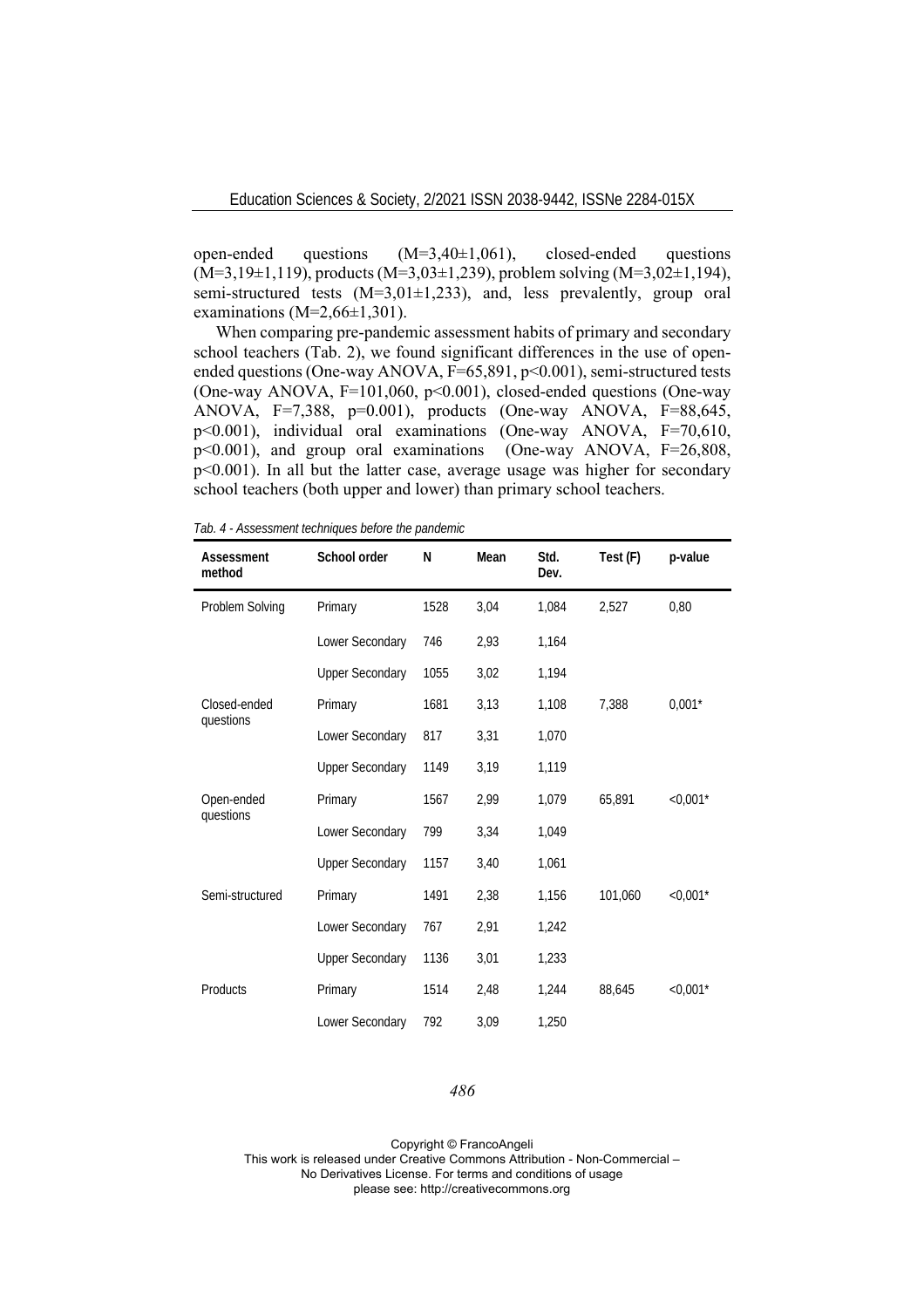|                           | <b>Upper Secondary</b> | 1148 | 3,03 | 1,239 |        |            |
|---------------------------|------------------------|------|------|-------|--------|------------|
| Individual<br>Examination | Primary                | 1667 | 3,14 | 1.269 | 70,610 | $< 0.001*$ |
|                           | Lower Secondary        | 838  | 3,50 | 1,195 |        |            |
|                           | <b>Upper Secondary</b> | 1225 | 3,67 | 1.179 |        |            |
| <b>Group Examination</b>  | Primary                | 1602 | 3,02 | 1.271 | 26,808 | $< 0.001*$ |
|                           | Lower Secondary        | 789  | 2,85 | 1,286 |        |            |
|                           | <b>Upper Secondary</b> | 1141 | 2.66 | 1,301 |        |            |

## *4.3 Reorganisation of assessment during the pandemic*

We asked teachers to rate their use of the same seven assessment tools during the pandemic and compared these results with the pre-pandemic averages (Tab. 5). Across all school orders, teachers significantly decreased the use of individual oral examinations, open-ended questions, problem solving and semi-structured tests across all school orders. The use of group oral examinations significantly decreased in primary and lower secondary school but did not change in upper secondary school. Use of product-based tests did not change significantly during the pandemic. The use of closed-ended questions did not change significantly in primary schools but was the only assessment tool that showed a significant increase in lower and upper secondary schools.

| Assessment<br>method      | School order       | N    | <b>Before</b><br>Covid<br>Mean (SD) | During<br>Covid<br>Mean (SD) | Paired<br>samples<br>test (t) | $Sig. (2 -$<br>tailed) |
|---------------------------|--------------------|------|-------------------------------------|------------------------------|-------------------------------|------------------------|
| Problem Solving           | Primary            | 1333 | 3,07(1,058)                         | 2,69(1,118)                  | $-15,536$                     | $,000**$               |
|                           | Lower<br>Secondary | 672  | 2,97(1,149)                         | 2,79(1,166)                  | $-5,177$                      | $,000**$               |
|                           | Upper<br>Secondary | 966  | 3,07(1,118)                         | 2,86(1,170)                  | $-8.278$                      | $,000**$               |
| Closed-ended<br>questions | Primary            | 1530 | 3,16(1,086)                         | 3,14(1,162)                  | $-1,007$                      | ,314                   |
|                           | Lower<br>Secondary | 772  | 3,33(1,073)                         | 3,40(1,127)                  | 2,063                         | $,039*$                |

*Tab. 5 - Change in assessment practices during COVID / before COVID* 

### *487*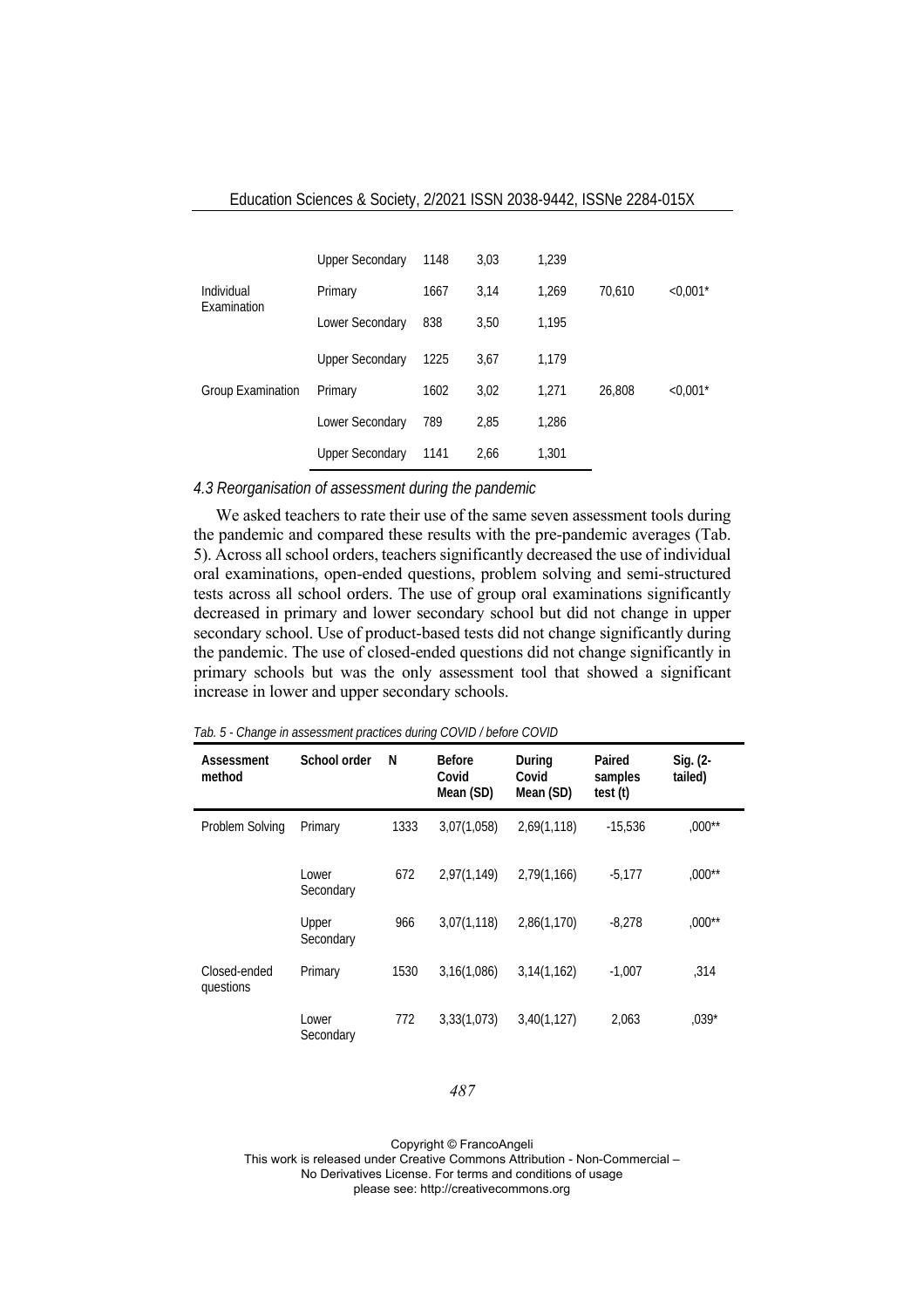|                           | Upper<br>Secondary | 1085 | 3,21(1,112)  | 3,28(1,186) | 1084      | $,018*$  |
|---------------------------|--------------------|------|--------------|-------------|-----------|----------|
| Open-ended<br>questions   | Primary            | 1391 | 3,03(1,059)  | 2,77(1,121) | $-10,113$ | $,000**$ |
|                           | Lower<br>Secondary | 737  | 3,36(1,038)  | 3,19(1,099) | $-5,219$  | ,000**   |
|                           | Upper<br>Secondary | 1071 | 3,43(1,039)  | 3,26(1,111) | $-6,115$  | $,000**$ |
| Semi structured           | Primary            | 1321 | 2,40(1,149)  | 2,24(1,148) | $-5,880$  | $,000**$ |
|                           | Lower<br>Secondary | 705  | 2,93(1,226)  | 2,83(1,233) | $-2,519$  | $,012*$  |
|                           | Upper<br>Secondary | 1060 | 3,02(1,232)  | 2,94(1,226) | 1059      | $,006*$  |
| Products                  | Primary            | 1366 | 2,51(1,238)  | 2,48(1,245) | $-1,091$  | .276     |
|                           | Lower<br>Secondary | 740  | 3,10(1,247)  | 3,13(1,272) | 0,940     | ,348     |
|                           | Upper<br>Secondary | 1064 | 3,04(1,237)  | 3,09(1,246) | 1,884     | ,060     |
| Individual<br>Examination | Primary            | 1483 | 3,18 (1,252) | 2,88(1,315) | $-10,265$ | $,000**$ |
|                           | Lower<br>Secondary | 783  | 3,51(1,191)  | 3,22(1,265) | $-7,386$  | $,000**$ |
|                           | Upper<br>Secondary | 1152 | 3,68(1,170)  | 3,57(1,203) | $-4,135$  | $,000**$ |
| Group<br>Examination      | Primary            | 1417 | 3,05(1,269)  | 2,83(1,345) | $-7,484$  | $,000**$ |
|                           | Lower<br>Secondary | 718  | 2,89(1,263)  | 2,61(1,344) | $-6,806$  | $,000**$ |
|                           | Upper<br>Secondary | 1039 | 2,67(1,285)  | 2,64(1,338) | $-0.973$  | ,331     |

# Education Sciences & Society, 2/2021 ISSN 2038-9442, ISSNe 2284-015X

# *488*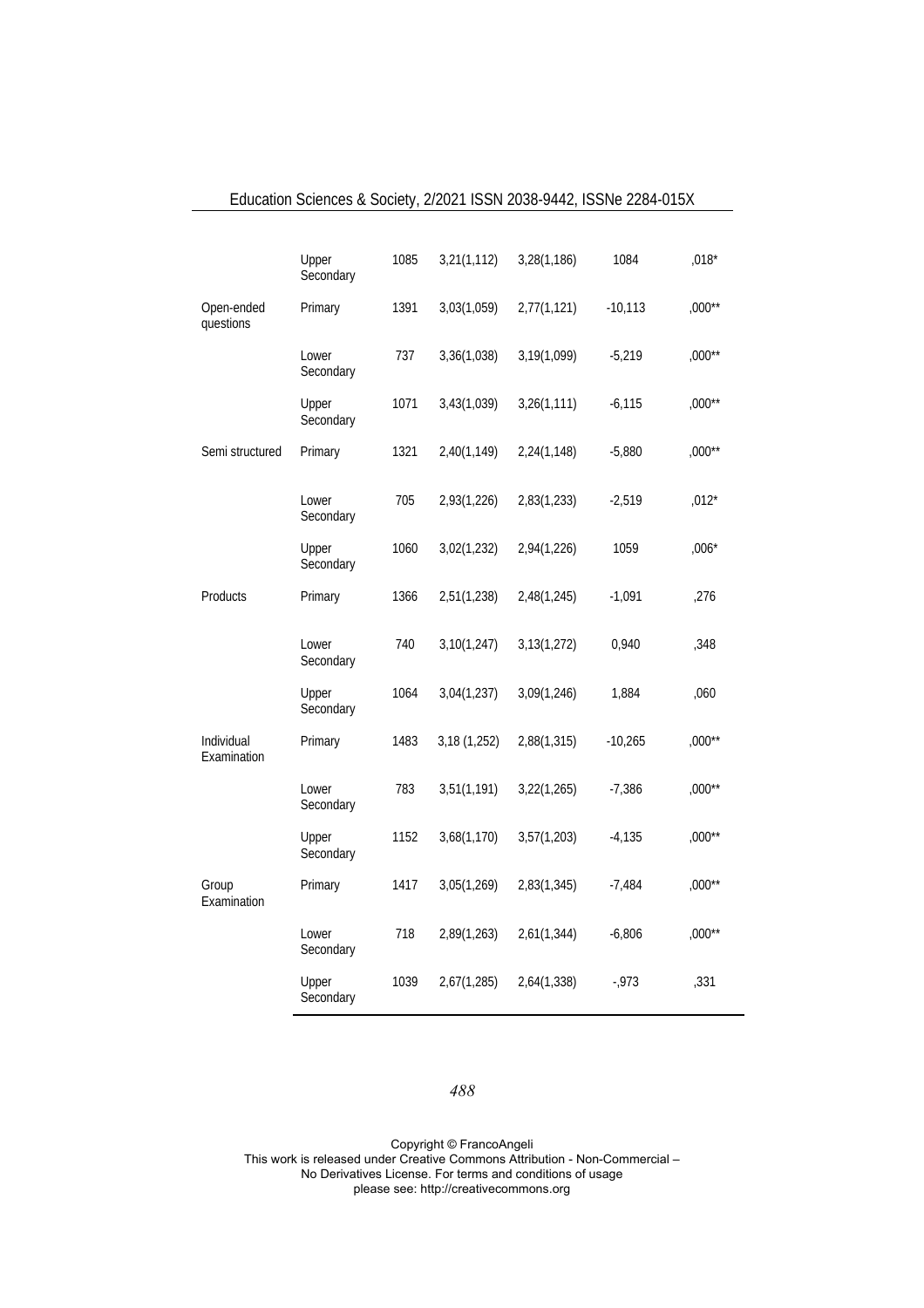## *4.4 Remote-only assessment methods*

Finally, we asked teachers to assess their use of remote-specific assessment tools (Tab. 6). On average, teachers used video calls quite often as a method of assessment, without significant differences across school orders (primary school M=3,29±1,411; lower secondary school M=3,36±1,442; upper secondary school  $M=3,32\pm1,510$ ; One-way ANOVA, F=0,641, p<0.527). Online exercises were also often utilized, albeit with significant differences between groups (primary school M=3,17 $\pm$ 1,280; lower secondary school M=3,38 $\pm$ 1,215; upper secondary school  $M=3,25\pm1,263$ ; One-way ANOVA, F=7,209, p<0.001). Finally, we asked teachers if they used assessment tools not included in the survey. The mean of the answer was very low (primary school M=1,36±0,911; lower secondary school M=1,36±0,876; upper secondary school M=1,25±0,762; One-way ANOVA,  $F=2,076$ ,  $p=0.126$ ) thus indicating that our survey included the most common assessment methods used by teachers.

| Tab. 6 - Distance learning-specific assessment methods |  |  |  |  |  |  |  |
|--------------------------------------------------------|--|--|--|--|--|--|--|
|--------------------------------------------------------|--|--|--|--|--|--|--|

| Assessment<br>method | School<br>order    | N    | Mean | Std. Dev. | Test (F) | p-value |
|----------------------|--------------------|------|------|-----------|----------|---------|
| Online<br>exercises  | Primary            | 1530 | 3,17 | 1,280     | 7,209    | $,001*$ |
|                      | Lower<br>Secondary | 779  | 3,38 | 1,215     |          |         |
|                      | Upper<br>Secondary | 1096 | 3,25 | 1,263     |          |         |
| Video calls          | Primary            | 1478 | 3,29 | 1,411     | 0,641    | ,527    |
|                      | Lower<br>Secondary | 759  | 3,36 | 1,442     |          |         |
|                      | Upper<br>Secondary | 1086 | 3,32 | 1,510     |          |         |
| None of the<br>above | Primary            | 406  | 1,36 | ,911      | 2,076    | ,126    |
|                      | Lower<br>Secondary | 247  | 1,36 | ,876      |          |         |
|                      | Upper<br>Secondary | 356  | 1,25 | ,762      |          |         |

#### *489*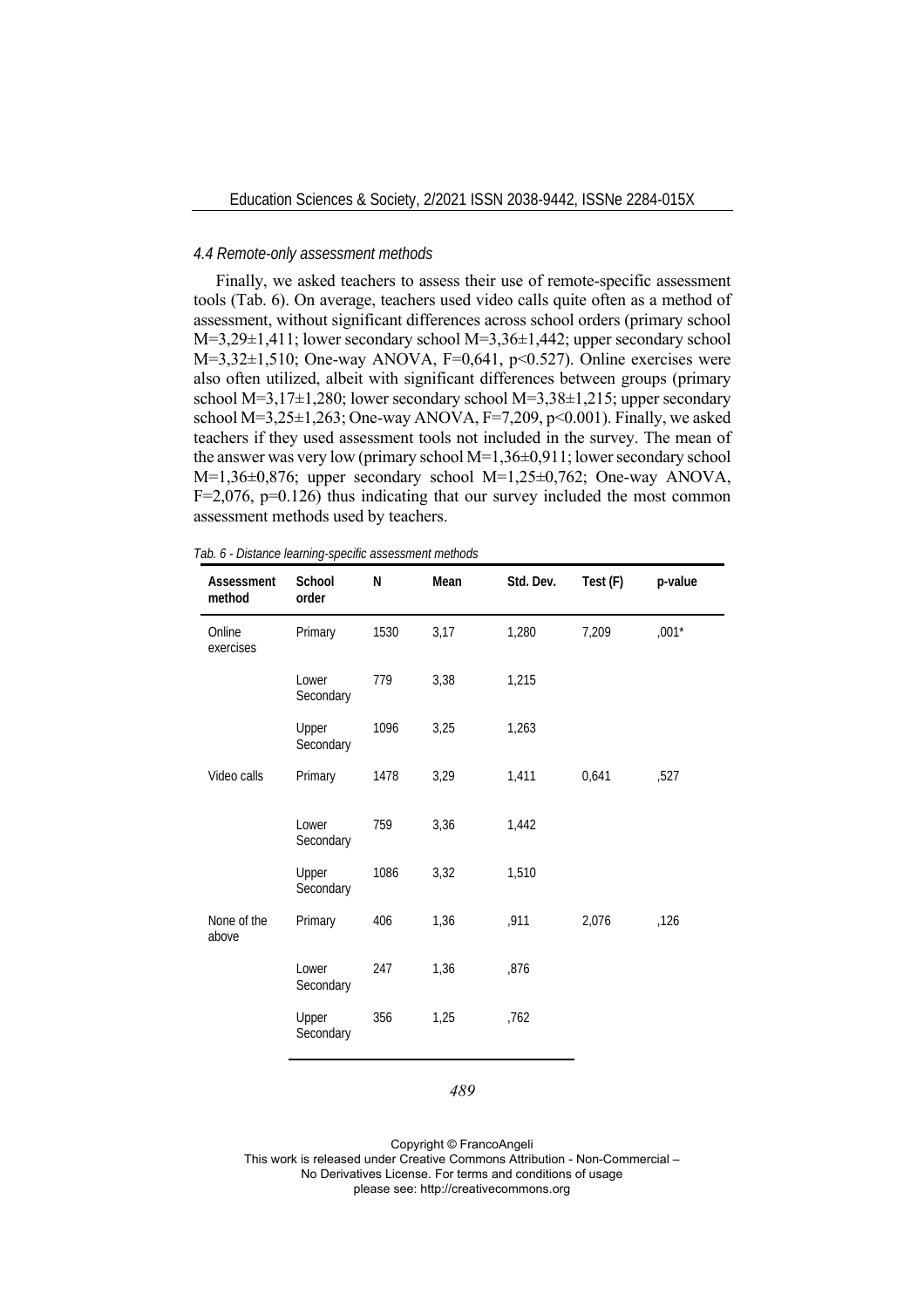# **4. Conclusions**

Before the pandemic, teachers in all school orders examined considered, on average, assessment as very important; in particular, the higher the school order, the higher teachers tend to value assessment higher. Our data also suggest that there existed significant differences in the assessment habits in different school orders even before the pandemic. Individual examinations were the most common assessment technique across all school orders, and its use was higher in secondary and, especially, upper secondary school. Conversely, group examinations were most common in primary school and progressively less employed in secondary school, possibly indicating a progressive passage from group to individual interrogation as the learners grow up. Quizzes employing open and closed questions were more prevalent in secondary school than in primary, as is the case for semi-structured tests and product-based tests. The only assessment method that didn't show an upward or downward trend with different school orders was problem-based tests.

The Covid pandemic didn't subvert the existing differences concerning the importance attributed to assessment in different school orders (if anything, it seem to have exacerbated existing differences, see Tab. 2). What is striking, however, is that the importance that teachers at all school orders give to assessment has drastically diminished during the pandemic. The effect is particularly dramatic in primary school (Tab. 2). When observed in this perspective, it is unsurprising that most methods of assessment examined were reportedly less employed during the emergency (Tab. 5). Still, our analysis highlights important differences in the way teachers rearranged their modes of assessment. Individual examinations were the most common assessment techniques across all school orders before COVID (Tab. 4). Its usage diminished drastically during the pandemic, and in primary school it was surpassed by closed questions quizzes as the most prevalent method of assessment. Group examinations were used less frequently during the pandemic in primary and lower secondary schools. Taken together, these data suggest a reduction in the use of examination as assessment method during the pandemic. Furthermore, tests that used problem solving as the main method of assessment, as well as open-ended question tests and semi-structured tests, diminished significantly in all school orders during the pandemic. (Tab. 5). The two assessment methods that differed from this trend were product-based assessment and closed question quizzes. The first, which was rather scarcely used in primary school and had an average use in secondary school, didn't change significantly in used during the pandemic. This might be since productbased tasks can be realized asynchronously, a mode of work that is common in distance learning. Furthermore, the use of closed question quizzes didn't

*490*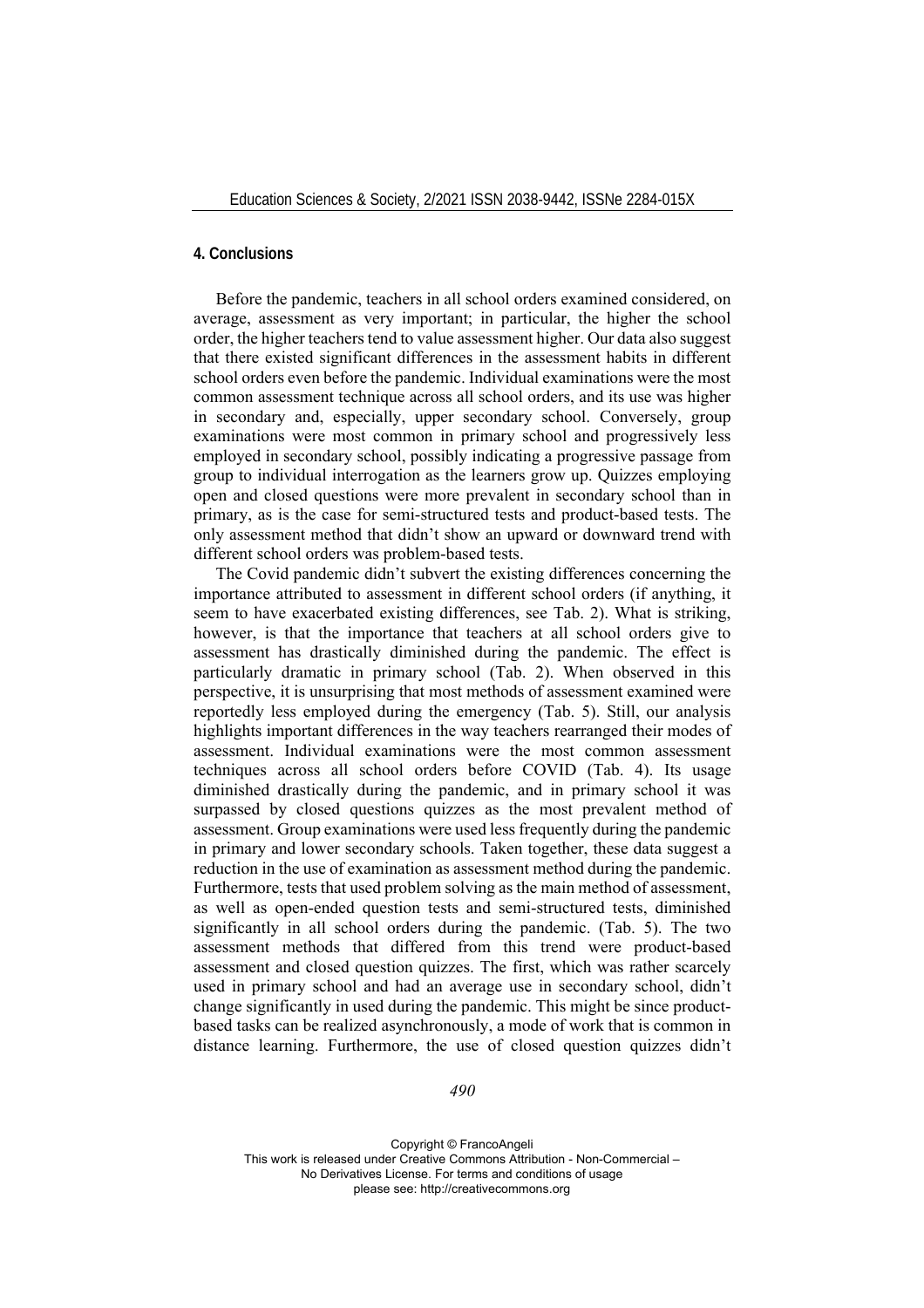change significantly in primary school, and instead were the only assessment method that saw a significant increase during the pandemic, in both lower and upper secondary school (Tab. 5). Finally, during the pandemic teachers resorted significantly on online exercises and video-calls (Tab. 6). Overall, our study shows that, at least in the Italian case that we investigated, a significant reorganization of assessment happened during the COVID pandemic emergency. In all school orders, teachers perceived a reduction in the importance of assessment during the pandemic and used traditional assessment techniques significantly less than when teaching in presence. However, the change was not the same for different school orders and different assessment methods, with oral examinations diminishing dramatically and an increased use of closed-question quizzes.

## **References**

- Albó L., Beardsley M., Martínez-Moreno J., Santos P. and Hernández-Leo, D. (2020). Emergency remote teaching: Capturing teacher experiences in Spain with SELFIE. *European Conference on Technology Enhanced Learning*, 318-331.
- Beardsley M., Albó L., Aragón P. and Hernández-Leo, D. (2021). Emergency education effects on teacher abilities and motivation to use digital technologies. *British Journal of Educational Technology*, 52(4): 1455-1477. DOI: 10.1111/bjet.13101.
- Bozkurt A., Jung I., Xiao J., Vladimirschi V., Schuwer R., Egorov G., Lambert S., Al-Freih M., Pete J. and Olcott Jr D. (2020). A global outlook to the interruption of education due to COVID-19 Pandemic: Navigating in a time of uncertainty and crisis. *Asian Journal of Distance Education*, 15(1): 1-126. DOI: 10.5281/zenodo.3878572.
- Eradze M., Bardone E. and Dipace A. (2021). Theorising on Covid-19 Educational Emergency: Magnifying Glasses for the Field of Educational Technology. *Learning, Media and Technology*. DOI: 10.1080/17439884.2021.1961802.
- Fullan M., Quinn J., Drummy M. and Gardner M. (2020). Education reimagined: The future of learning. *A Collaborative Position Paper between New Pedagogies of Deep Learning and Microsoft Education*. [Online] available at: https://edudownloads.azureedge.net/msdownloads/Microsoft-EducationReimagined-Paper.pdf [accessed on 5/11/2021].
- Gamage K.A.A., de Silva E.K. and Gunawardhana N. (2020). Online Delivery and Assessment during COVID-19: Safeguarding Academic Integrity. *Education Sciences 2020,* 10(11): 301. DOI: 10.3390/EDUCSCI10110301.
- Giovannella C., Passarelli M., Alkhafaji A.S.A. and Negrón A.P.P. (2021). A comparative study on the effects of the COVID-19 pandemic on three different national university learning ecosystems as bases to derive a Model for the Attitude to get Engaged in Technological Innovation (MAETI). *Interaction Design and*